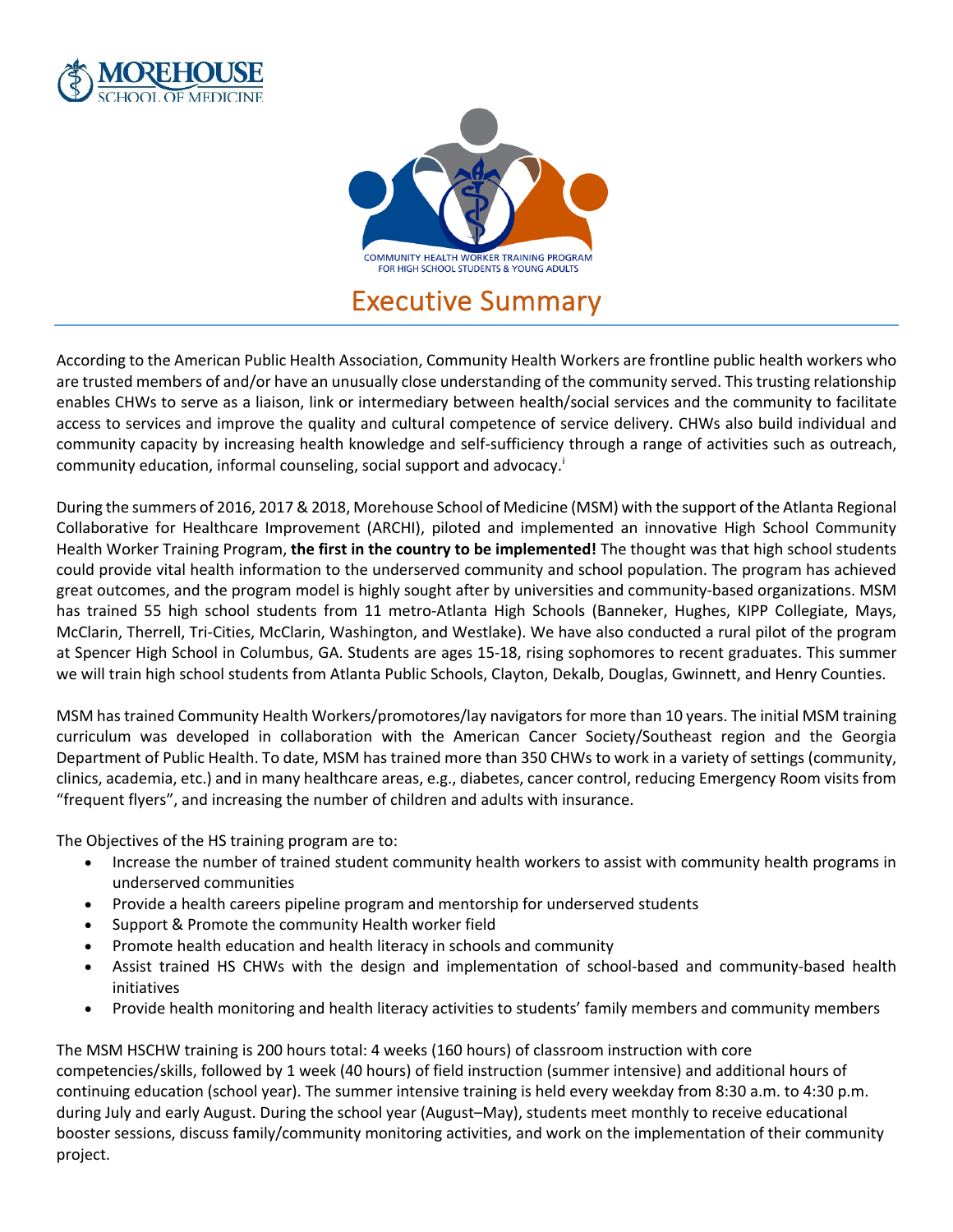## **Core Competencies**

By the end of the program, CHW's will be able to demonstrate knowledge and skills in the following core competency areas:

| $\mathbf{1}$ . | <b>Introduction to Community Health Work</b> |                                                                                                                                                                                                                    |
|----------------|----------------------------------------------|--------------------------------------------------------------------------------------------------------------------------------------------------------------------------------------------------------------------|
|                | a.                                           | The Role of the CHW includes discussion of the CHW in Health Promotion, the Healthcare<br>Continuum.                                                                                                               |
|                |                                              | b. Organizational Skills include the ability to set goals, to develop an action plan, and to manage time<br>wisely.                                                                                                |
|                | c.                                           | Capacity Building Skills include empowerment skills and leadership skills.                                                                                                                                         |
|                | d.                                           | Leadership Skills include the ability to set and achieve goals, the ability to motivate others, and the<br>ability to delegate. Some characteristics include honesty, creativity, and courage.                     |
|                |                                              | e. Self-care skills include managing stress, health, and personal life balance.                                                                                                                                    |
| 2.             | <b>Communications &amp; Ethics</b>           |                                                                                                                                                                                                                    |
|                | a.                                           | <b>Communication Skills</b> in including the ability to listen and speak the language of the community<br>being served, motivational interviewing.                                                                 |
|                | b.                                           | Interpersonal Skills include friendliness, counseling, and relationships skills.                                                                                                                                   |
|                | $\mathsf{C}$ .                               | Teaching Skills include the ability to share information one-on-one and the ability to conduct a class<br>or presentation.                                                                                         |
|                | d.                                           | Ethical Considerations include issues in privacy, confidentiality, and Health Insurance Portability and<br>Accountability Act (HIPAA) and related regulations.                                                     |
| 3.             | <b>Health &amp; Health Disparities</b>       |                                                                                                                                                                                                                    |
|                | а.                                           | Health Knowledge Skills include concepts in health and healing, disparities, specific disease areas,<br>behavioral/mental health interventions to care and knowledge of health and social service systems.         |
|                | b.                                           | Cultural Competency skills include the respect, knowledge of and sensitivity to behaviors and<br>knowledge of all populations.                                                                                     |
|                | c.                                           | Advocacy Skills include the ability to overcome barriers and the ability to speak up for communities<br>and to withstand intimidation.                                                                             |
| 4.             |                                              | <b>Care Management &amp; Coordination</b>                                                                                                                                                                          |
|                | a.                                           | Care Management skills include vital signs, blood pressure measurement, diabetes interactions,<br>basic CPR certification, conducting home visits, HIPAA certificate, data technology, all<br>forms/protocol, etc. |
|                |                                              | b. Service coordination Skills include the ability to identify and access resources, the ability to<br>coordinate patient care, and the ability to make referrals. (includes patient insurance navigation)         |
|                | c.                                           | Data management skills include citi certificate, electronic health records, data collection, data<br>entry, the use of mobile devices, use of epi-info and data analytics.                                         |
| 5.             | <b>Community Engagement &amp; Supports</b>   |                                                                                                                                                                                                                    |
|                | а.                                           | Community engagement skills include community history, community culture, coalition-building,<br>community organizing and working with Community advisory boards.                                                  |
|                | b.                                           | Community support skills include linkages to community services and supports.                                                                                                                                      |

c. **Community safety skills** include personal safety, safety protocols.